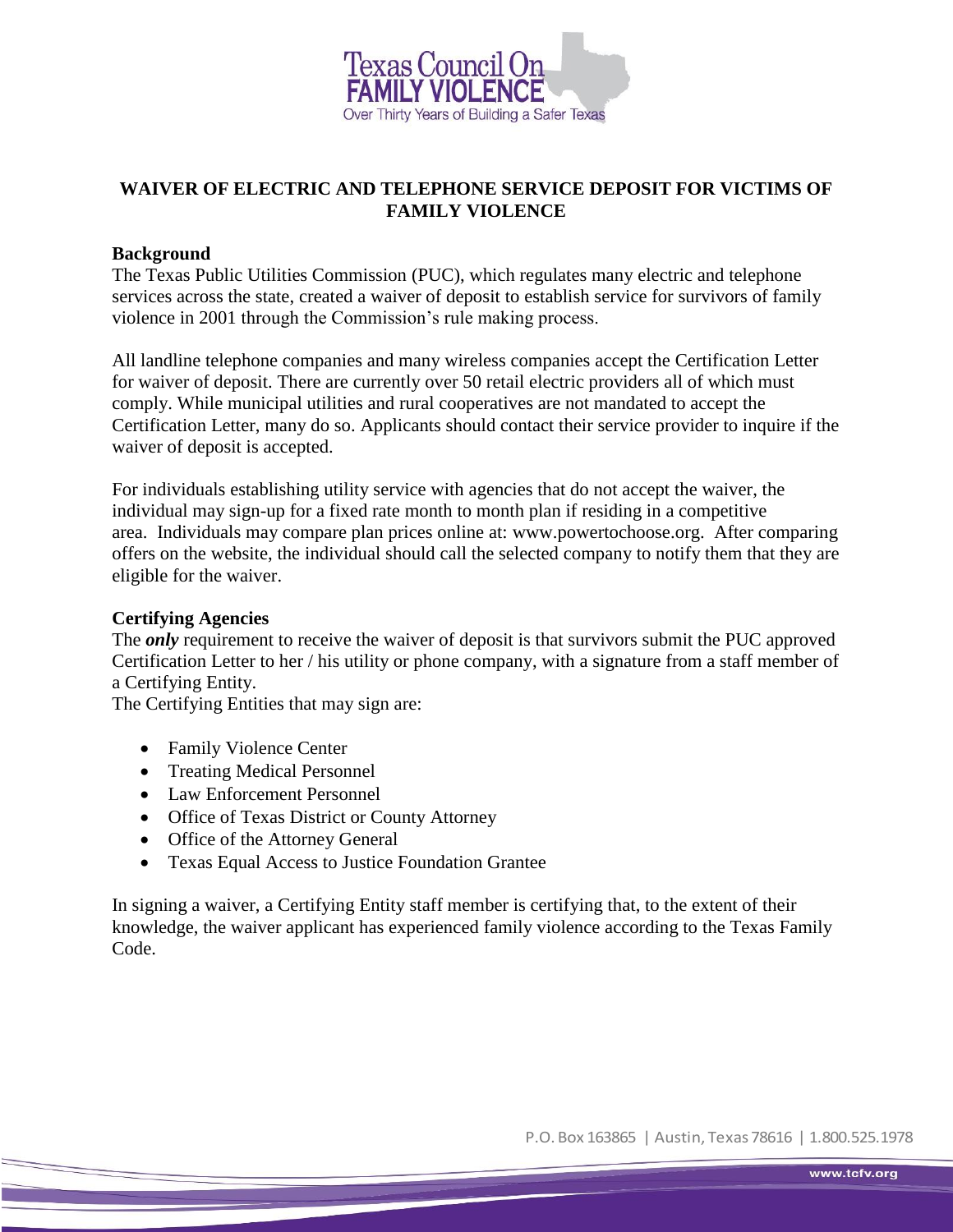

## **Certification Requirements**

The regulations that govern the waiver are broad.

## *Evidence of Family Violence*

The applicant is not required to provide any additional proof or documentation other than her / his statement to substantiate the family violence. For example, an individual does not have to provide a police report, protective order, etc. Further, there is no length of time regarding when the violence occurred, and the abuse or violence did not have to occur in the state of Texas.

#### *Receipt of services*

The individual seeking the waiver does not have to be a 'client' or recipient of a certifying organization's services, or have completed an intake. (For family violence programs, providing waiver certification to an individual that is not a current client may be counted as a hotline call.)

#### *Multiple Uses of the Waiver*

A survivor may utilize the ability to waive deposit more than once. As we know, a batterer may discover the victim's new address and continue the abuse, forcing the victim to once again relocate and set up utility services.

#### *Discretion*

Agency staff members are not required to sign the Certification Letter, it is discretionary. However, TCFV encourages that entities place minimal requirements around this process so that survivors are able to relocate as quickly as possible and escape a violent situation pursuant to the intent of the waiver.

*PUC approved Waiver Form / Certification Letter*  Waivers of deposit are available through TCFV's website at [http://www.tcfv.org/resources/forms-information.](http://www.tcfv.org/resources/forms-information) Applicants cannot electronically submit the Certification Letter to the service provider.